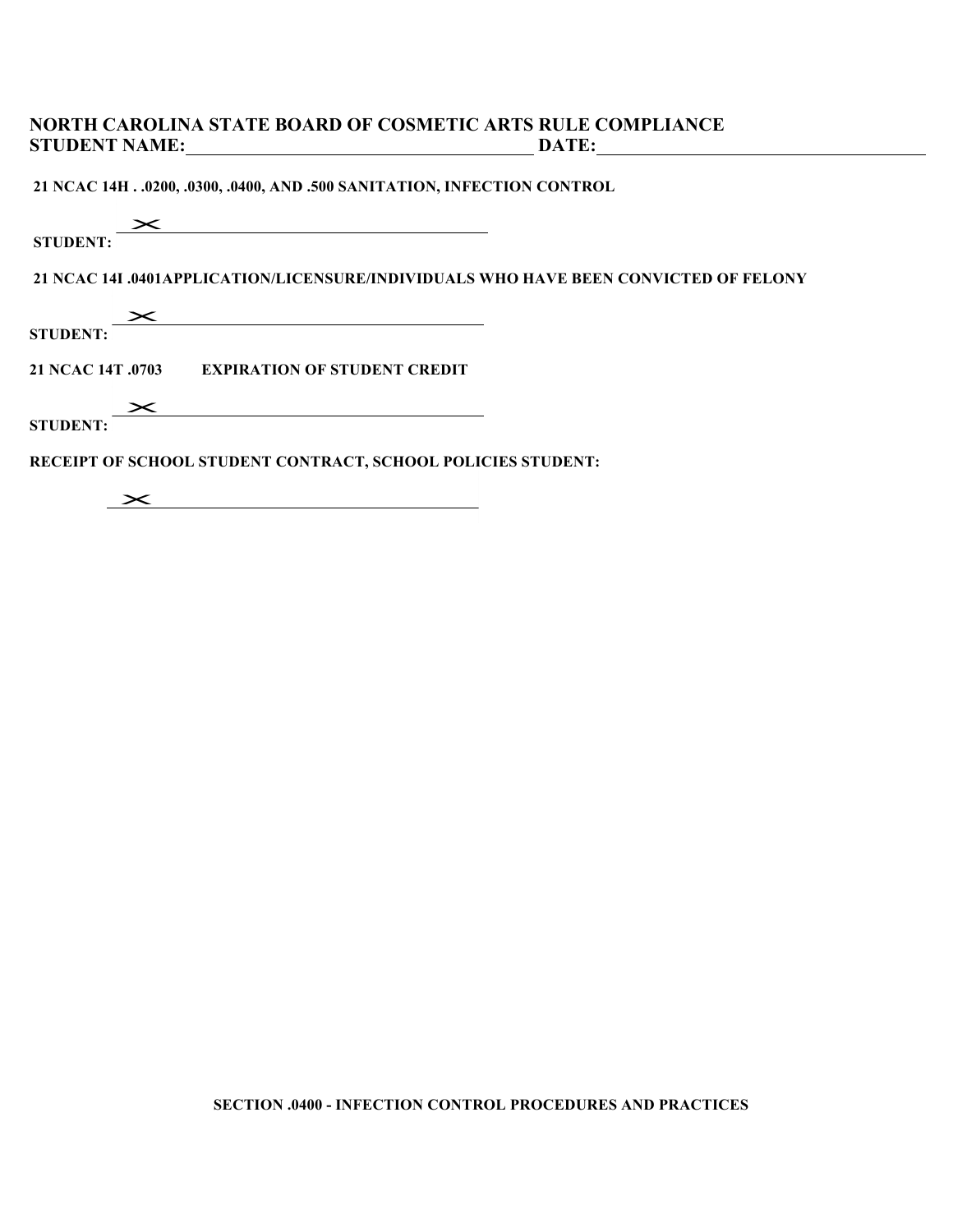### **21 NCAC 14H .0401 LICENSEES AND STUDENTS**

(a) For purposes of this Section, sanitation, as described in G.S. 88B, is defined as "infection control."

(b) Notwithstanding Rule .0201 in this Subchapter, this Rule applies to licensees and students in practice in cosmetic art schools and shops.

(c) Each licensee and student shall wash his or her hands with soap and water immediately after using the restroom. Each licensee and student shall wash his or her hands with soap and water or use of a 62 percent to 70 percent alcohol-based hand sanitizer immediately before and after serving each client.

(d) Each licensee and student shall wear clean garments and shoes while serving patrons.

(e) Licensees or students shall not use or possess in a cosmetic art school or shop any of the following:

- (1) Methyl Methacrylate Liquid Monomer, a.k.a. MMA;
- (2) razor-type callus shavers or blades designed and intended to cut skin and skin growths of skin including skin tags, corns, and calluses;
- (3) FDA rated Class III devices;
- (4) carbolic acid (phenol) over two percent strength;
- (5) animals including insects, fish, amphibians, reptiles, birds, or non-human mammals to perform any service; or
- (6) a variable speed electrical nail file unless it has been designed for use on a natural nail.

### (f) A licensee or student shall not:

- (1) use any product, implement, or piece of equipment in any manner other than the product's, implement's, or equipment's intended use as described or detailed by the manufacturer;
- (2) treat any medical condition unless referred by a physician;
- (3) provide any service unless it falls within the license definition listed in G.S. 88B-2 and unless trained prior to performing the service;
- (4) perform services on a client if the licensee has reason to believe the client has any of the following:
	- (A) fungus, lice, or nits;
	- (B) an inflamed, infected, broken, raised, or swollen skin or nail tissue in the area to be worked on; or
	- (C) an open wound or sore in the area to be worked on;
- (5) alter or duplicate a license issued by the Board;
- (6) advertise or solicit clients in any form of communication in a manner that is false or misleading;
- (7) use any FDA rated Class II device without the documented supervision of a licensed physician;
- (8) use any product that will penetrate the dermis;
- (9) make any statement to a member of the public, either verbally or in writing, stating or implying any action is required or forbidden by Board rules when such action is not required or forbidden by Board rules. A violation of this prohibition is considered practicing or attempting to practice by fraudulent misrepresentation is set forth in 21 NCAC 14P .0108;
- (10) use or possess any product banned by the FDA. A list of banned products is available at www.fda.gov; or
- (11) use or possess any machine for a cosmetic art service that is not classified by the FDA.

(g) In using a disinfectant, the user shall wear any personal protective equipment, such as gloves, recommended by the manufacturer in the Safety Data Sheet.

(h) Licensees may only perform services specifically designated within their licensure field as defined by G.S. 88B-2.

*History Note: Authority G.S. 88B-2; 88B-4; 88B-14; 88B-24;*

*Eff. April 1, 2012;*

*Amended Eff. August 1, 2014; March 1, 2013;*

*Pursuant to G.S. 150B-21.3A, rule is necessary without substantive public interest Eff. January 13, 2015; Amended Eff. September 1, 2020; October 1, 2019; March 1, 2019; March 1, 2018.*

### **21 NCAC 14H .0402 COSMETIC ART SHOPS AND SCHOOLS**

(a) Notwithstanding Rule .0201 in this Subchapter, this Rule applies to all cosmetic art schools and shops. A cosmetic art school or shop shall be kept clean.

(b) Waste material shall be kept in receptacles with a disposable liner. The area surrounding the waste receptacles shall be maintained in a sanitary manner.

(c) All doors and windows shall be kept clean.

(d) Furniture, equipment, floors, walls, ceilings and fixtures must be clean and in good repair.

(e) Animals or birds shall not be in a cosmetic art shop or school. Fish in an enclosure and animals trained for the purpose of accompanying disabled persons are exempt from the prohibition in this Paragraph.

(f) Cosmetic art shops and schools shall designate the entrance by a sign or lettering.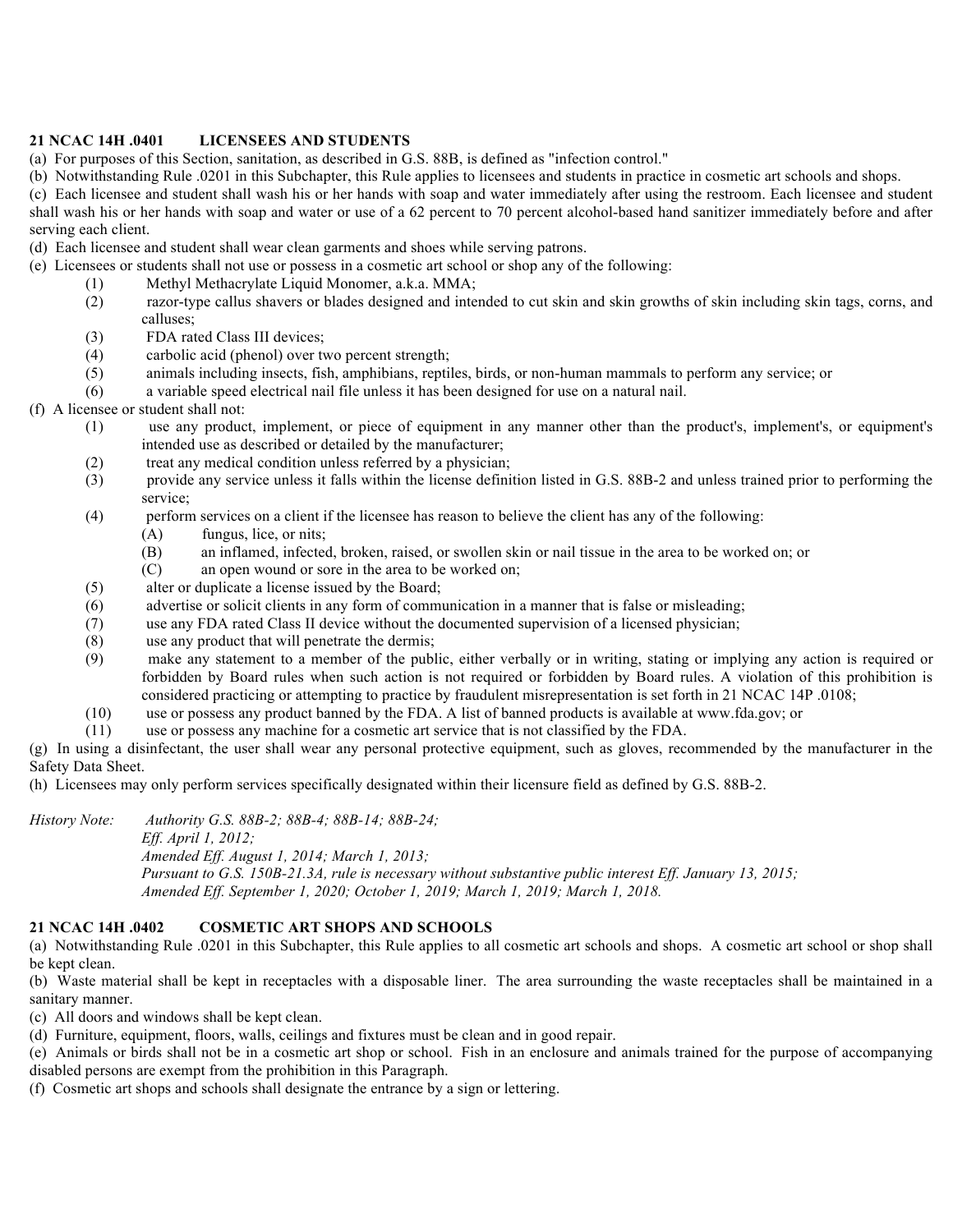(g) The owner of a cosmetic art shop or school shall not post any sign that states or implies that some action is required or forbidden by Board rules when such action is not required or forbidden by Board rules. A violation of this prohibition is considered practicing or attempting to practice by fraudulent misrepresentation.

*History Note: Authority G.S. 88B-2; 88B-4; 88B-14; 88B-24; Eff. April 1, 2012; Amended Eff. March 1, 2013; Pursuant to G.S. 150B-21.3A, rule is necessary without substantive public interest Eff. January 13, 2015.*

#### **21 NCAC 14H .0403 DISINFECTION PROCEDURES**

(a) Disinfectant, as applicable in this Subchapter, is defined as a disinfectant that is EPA registered as effective against:

- (1) bacteria including Staphylococcus aureus, MRSA and pseudomonas aeruginosa;
	- (2) viruses including HIV, Hepatitis B and C;
	- (3) fungi including Trichophyton mentagrophytes; and
	- (4) human coronavirus.

(b) Disinfectants that meet the requirements of Subparagraph (a)(1), (2), and (3) of this Rule may be used if they are listed on EPA list N as effective against pathogen SARS-CoV-2.

(c) Infection Control rules that apply to towels and cloths are as follows:

- (1) clean protective capes, drapes, linens, and towels shall be used for each patron;
- (2) after a protective cape has been in contact with a patron's neck it shall be placed in a clean, closed container until laundered with soap and hot water and dried in a heated dryer. Capes that cannot be laundered and dried in a heater dryer may be disinfected in accordance with the manufacturer directions; and
- (3) after a drape, linen, or towel has been in contact with a patron's skin it shall be placed in a clean, covered container until laundered with soap and hot water and dried in a heated dryer. A covered container may have an opening so soiled items may be dropped into the container.
- (d) Any paper or nonwoven protective drape or covering shall be discarded after one use.

(e) There shall be a supply of clean protective drapes, linens and towels at all times. Wet towels used in services must be prepared fresh each day. Unused, prepared wet towels must be laundered daily.

- (f) Clean drapes, capes, linens, towels and all other supplies shall be stored in a clean area.
- (g) Bathroom facilities must be kept clean.
- (h) All implements shall be cleaned and disinfected after each use in the following manner:
	- (1) They shall be washed with warm water and a cleaning solution and scrubbed to remove debris and dried.
	- (2) They shall be disinfected with either:
		- (A) disinfectant that is mixed and used according to the manufacturer's directions. They shall be rinsed with hot tap water and dried with a clean towel before their next use. They shall be stored in a clean, closed cabinet or container until they are needed; or
			- (B) by UV-C, ultraviolet germicidal irradiation used in accordance with the manufacturer's directions.
	- (3) If the implement is shears, a razor, not immersible, or is not disinfected by UV-C irradiation, it shall be cleaned by wiping it with a clean cloth moistened or sprayed with a disinfectant used in accordance with the manufacturer's directions.
- (i) All disinfected non-electrical implements shall be stored in a clean, closed cabinet or clean, closed container.
- (j) All disinfected electrical implements shall be stored in a clean area separate from other clean implements.
- (k) Disposable and porous implements and supplies must be discarded after use or upon completion of the service.
- (l) Product that comes into contact with the patron must be discarded upon completion of the service.

(m) Containers with open faces may be covered or closed with plastic wrapping. Disinfected implements must not be stored with any implement or item that has not been disinfected.

(n) Lancets, disposable razors, and other sharp objects shall be disposed in puncture-resistant containers.

(o) All creams, lotions, wax, cosmetics, and other products dispensed to come in contact with patron's skin must be kept in clean, closed containers, and must conform in all respects to the requirements of the Federal Food, Drug, and Cosmetic Act as set forth in PL 75-717.52 accessible at www.fda.gov. Any product apportioned for use and removed from original containers must be distributed in a sanitary manner that prevents contamination of product or container. Any product dispensed in portions into another container must be dispensed into a clean container and applied to patrons by means of a disinfected or disposable implement or other clean methods. Any product dispensed in portions not dispensed into another container must be used immediately and applied to patrons by means of a disinfected or disposable implement or other clean methods. No product dispensed in portions may be returned to the original container.

(p) As used in this Rule whirlpool or footspa means any basin using circulating water.

- (q) After use by each patron each whirlpool or footspa must be cleaned and disinfected as follows:
	- (1) all water must be drained and all debris removed from the basin;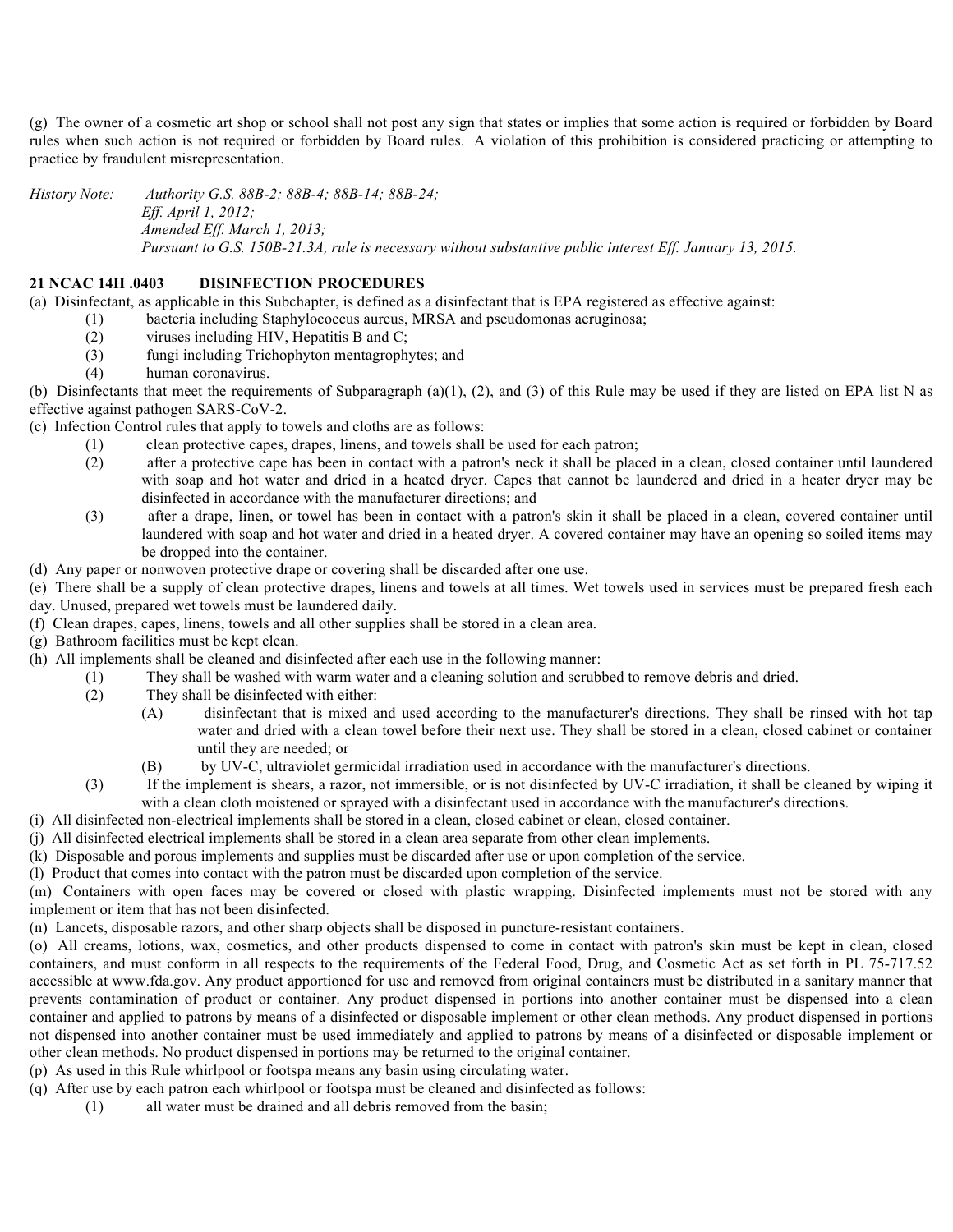- (2) the basin must be disinfected by filling the basin with water and circulating a surfactant or enzymatic soap with a disinfectant used according to manufacturer's instructions through the unit for 10 minutes;
- (3) the basin must be drained and rinsed with clean water; and
- (4) the basin must be wiped dry with a clean towel.

(r) At the end of the day each whirlpool or footspa must be cleaned and disinfected as follows:

- (1) the screen must be removed and all debris trapped behind the screen removed;
- (2) the screen and the inlet must be washed with surfactant or enzymatic soap or detergent and rinsed with clean water;
- (3) before replacing the screen it must be totally immersed in disinfectant in accordance to the manufacturer's instructions;
- (4) the inlet and area behind the screen must be cleaned with a brush and surfactant soap and water to remove all visible debris and residue; and
- (5) the spa system must be flushed with low sudsing surfactant or enzymatic soap and warm water for at least 10 minutes and then rinsed and drained.

(s) A record must be made of the date and time of each cleaning and disinfecting as required by this Rule including the date, time, reason, and name of the staff member who performed the cleaning. This record must be made for each whirlpool or footspa and must be kept and made available for at least 90 days upon request by either a patron or inspector.

(t) The water in a vaporizer machine must be emptied daily and the unit disinfected daily after emptying.

(u) The area where services are performed that come in contact with the patron's skin including treatment chairs, treatment tables, and beds shall be disinfected between patrons.

(v) A manufacturers label for all disinfectant concentrate must be available at all times. If a concentrate bottle is emptied, it must remain available until a new bottle is available.

(w) When mixed disinfectant concentrate is placed in a secondary container such as a spray bottle, tub or jar, that container must be labeled to indicate what chemical is in the container. SDS sheets must be available for all disinfectants in use at all times.

(x) Disinfectants must be stored and disposed of in accordance with all local, State, and federal requirements.

(y) The cabinet and supplies of a towel warmer machine must be emptied daily and the unit dried daily after emptying.

*History Note: Authority G.S. 88B-2; 88B-4; 88B-14; Eff. April 1, 2012; Pursuant to G.S. 150B-21.3A, rule is necessary without substantive public interest Eff. January 13, 2015; Amended Eff. September 1, 2020; October 1, 2019; March 1, 2018.*

#### **21 NCAC 14H .0404 FIRST AID**

(a) Each cosmetic art shop and school shall have individually packaged antibiotic ointment, gloves or finger guards, sterile adhesive bandages, and other necessary supplies available to provide first aid.

(b) If the skin of the licensee or student is punctured, the licensee or student shall upon knowledge of the injury do the following in this order:

- (1) wash and dry the punctured area with soap and running water and a disposable towel;
- (2) if the cut is still bleeding apply pressure over the wound with a disposable towel;
- (3) remove materials from first aid kit;
- (4) apply antibiotic ointment or a sterile adhesive bandage;
- (5) disinfect any implement or work area exposed to blood per Rule .0403 in this Section;
- (6) dispose of all contaminated supplies in the trash;
- (7) wash hands with soap and running water; and

(8) if the injured area is on the hands, fingers, or thumb apply disposable, protective glove(s) or a finger guard.

(c) If the skin of the patron is punctured, the licensee or student shall upon knowledge of the injury do the following in this order:

- (1) wash and dry hands with soap and running water and a disposable towel and remove materials from first aid kit;
- (2) make first aid supplies available to the patron or assist the patron with:
	- (A) cleansing injured area with soap and water; and
	- (B) applying antibiotic ointment or a sterile adhesive bandage;
- (3) disinfect any implement or work area exposed to blood per Rule .0403 in this Section;
- (4) dispose of all contaminated supplies in the trash;
- (5) wash hands with soap and running water; and
- (6) put on disposable, protective gloves.

*History Note: Authority G.S. 88B-2; 88B-4; 88B-14; Eff. April 1, 2012; Pursuant to G.S. 150B-21.3A, rule is necessary without substantive public interest Eff. January 13, 2015;*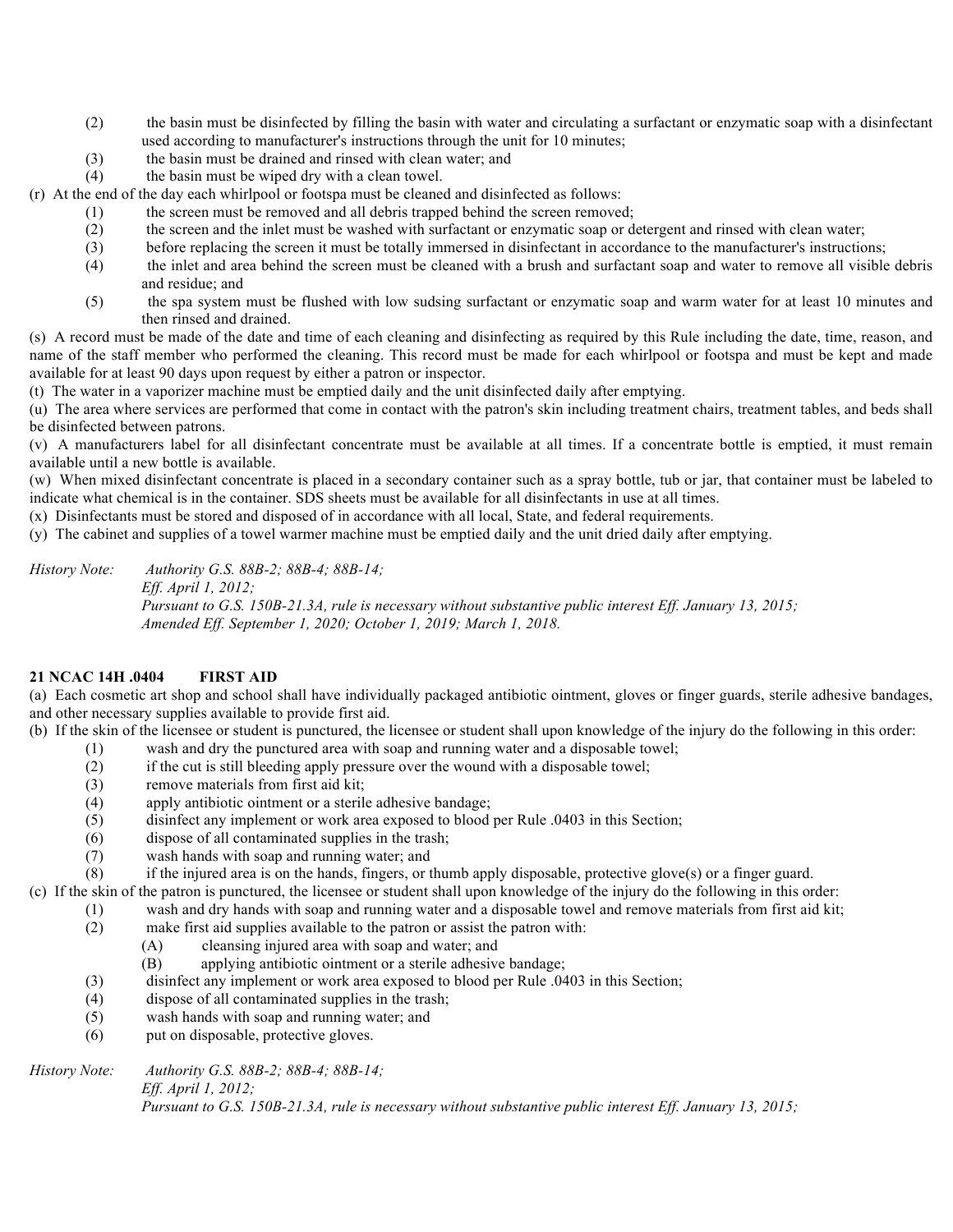### **SECTION .0400 - LICENSURE OF INDIVIDUALS WHO HAVE BEEN CONVICTED OF A FELONY**

#### **21 NCAC 14I .0401 APPLICATION/LICENSURE/INDIVIDUALS WHO HAVE BEEN CONVICTED OF FELONY**

(a) Any applicant convicted of a felony or charged with a felony that is still pending may apply for Board approval. All documentation submitted shall have no effect on an individual's ability to attend a cosmetic art school, take an examination administered by the Board, or apply for a license.

(b) The applicant shall supply the following:

- (1) a statement of facts of the crime, accompanied by a certified copy of the indictment (or, in the absence of an indictment, a copy of the "information" that initiated the formal judicial process), the judgment and any commitment order for each felony for which there has been a conviction;
- (2) at least three letters attesting to the applicant's character from individuals unrelated by blood or marriage;
- (3) a summary of the applicant's personal history since conviction including, if applicable, date of release, parole or probation status, employment, and military service; and
- (4) any other information that in the opinion of the applicant would be useful or pertinent to the consideration by the Board of the applicant's request for licensure.

*History Note: Authority G.S. 88B-4; 88B-24(1);*

*Eff. June 1, 1995; Amended Eff. August 1, 2014; September 1, 2010; December 1, 2008; April 1, 2001; August 1, 1998; Pursuant to G.S. 150B-21.3A, rule is necessary without substantive public interest Eff. January 13, 2015; Amended Eff. March 1, 2018.*

#### **21 NCAC 14T .0703 EXPIRATION OF STUDENT CREDIT**

Students and graduates who fail to file an application for the examination after graduation and within five years of the initial enrollment shall not be credited any hours or performances previously earned.

*History Note: Authority G.S. 88B-2; 88B-4; 88B-16; 88B-17; 88B-19; Eff. January 1, 2012; Pursuant to G.S. 150B-21.3A, rule is necessary without substantive public interest Eff. January 13, 2015; Amended Eff. October 1, 2019.*

**21 NCAC 14H .0504 SYSTEMS OF GRADING BEAUTY ESTABLISHMENTS**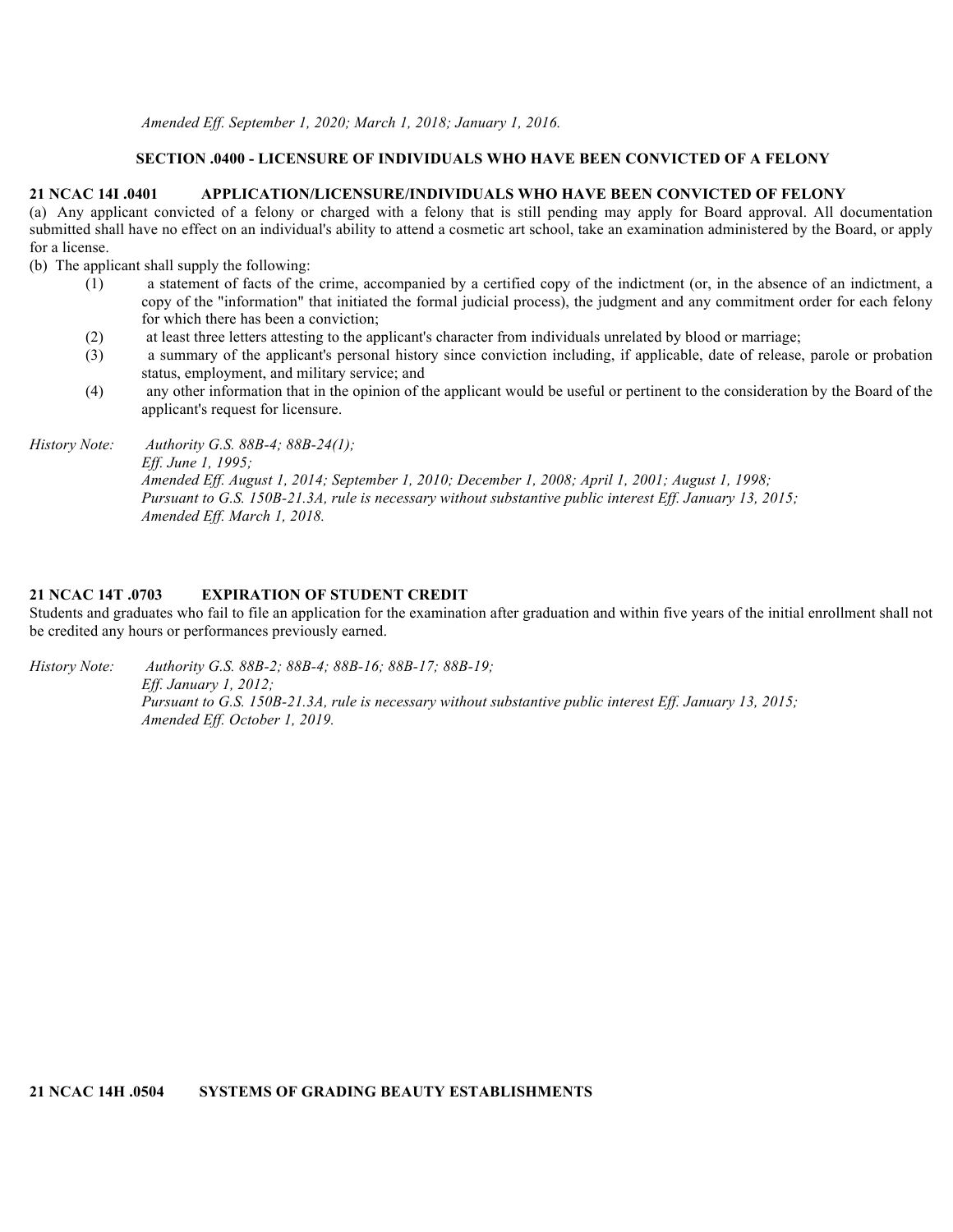The system of grading the sanitary rating of cosmetic art schools and shops based on the rules set out in this subchapter shall be as follows, setting out areas to be inspected and considered, and the maximum points given for compliance:

|                                                                                                                      | Point          |  |
|----------------------------------------------------------------------------------------------------------------------|----------------|--|
| <b>Sanitation</b>                                                                                                    | Value          |  |
| Each licensee and student shall wash his or her hands with soap and water or hand sanitizer with the active          |                |  |
| ingredient of 70 percent alcohol or higher before and after serving each client.                                     |                |  |
| Each licensee and student shall wear clean garments and shoes while serving patrons.                                 |                |  |
| The cosmetic art facility shall be kept clean.                                                                       |                |  |
|                                                                                                                      |                |  |
| Waste material shall be kept in receptacles with a disposable liner.                                                 | 4              |  |
| All doors and windows shall be kept clean.                                                                           | 2              |  |
| Furniture, equipment, floors, walls, ceilings and fixtures shall be clean and in good repair.                        | 3              |  |
| Clean protective capes, drapes, linens, and towels shall be used for each patron.                                    |                |  |
| After a cape, drape, linen, or towel has been in contact with a patron's skin, it shall be placed in a clean, closed |                |  |
| container until laundered with soap and hot water and dried in a heated dryer.                                       |                |  |
| Any paper or nonwoven protective drape or covering shall be discarded after one use.                                 | $\overline{2}$ |  |
| There shall be a supply of clean protective drapes, linens and towels at all times.                                  | $\overline{c}$ |  |
| Clean drapes, capes, linens, and towels shall be stored in a clean area.                                             | 5              |  |
| Bathroom facilities shall be kept clean.                                                                             | $\overline{3}$ |  |
| All implements shall be washed with warm water and a cleaning solution and scrubbed to remove debris and             |                |  |
| dried.                                                                                                               | 2              |  |
| All implements shall be disinfected per Rule .0403 of this Subchapter.                                               | 10             |  |
| All disinfected electrical implements shall be stored in a clean area.                                               | $\overline{2}$ |  |
| Disposable and porous implements and supplies shall be discarded after use or upon completion of the service.        |                |  |
| Any product that comes into contact with the patron shall be discarded upon completion of the service.               |                |  |
| Disinfected implements shall be kept in a clean closed cabinet or clean closed container and shall not be stored     |                |  |
| with any implement or item that has not been disinfected.                                                            | 10             |  |
| Lancets, disposable razors, and other sharp objects shall be disposed in puncture-resistant containers.              | $\mathbf{1}$   |  |
| The presence of animals or birds shall be prohibited as set forth in Rule 0.0402 of this Subchapter. Fish in an      |                |  |
| enclosure and animals trained for the purpose of accompanying disabled persons are exempt.                           | 1              |  |
| All creams, lotions, wax, cosmetics, and other products dispensed to come in contact with patron's skin shall        |                |  |
| be kept in clean, closed containers and dispensed with a clean implement. No product dispensed in portions           |                |  |
| shall be returned to the container.                                                                                  | 10             |  |
| After each patron's use each whirlpool or footspa shall be cleaned and disinfected.                                  | 10             |  |
| The water in a vaporizer machine shall be emptied daily and the unit disinfected daily.                              | $\overline{2}$ |  |
| The area where services are performed that come in contact with the patron's skin including chairs, tables, and      |                |  |
| beds shall be disinfected between patrons.                                                                           | 3              |  |

*History Note: Authority G.S. 88B-2; 88B-4; 88B-14; 88B-23; 88B-26; Eff. April 1, 2012; Amended Eff. August 1, 2014; Readopted Eff. January 1, 2016;*

*Amended Eff. September 1, 2018.*

#### **21 NCAC 14H .0505 RULE COMPLIANCE AND ENFORCEMENT MEASURES**

(a) The use of or possession of the following products or equipment in a school or shop shall result in civil penalty in the amount of three hundred dollars (\$300.00) per container of product or piece of equipment:

(1) Methyl Methacrylate Liquid Monomer a.k.a. MMA; or

(2) razor-type callus shavers designed and intended to cut growths of skin including skin tags, corns, and calluses.

(b) The use of or possession of the following in a school or shop shall result in civil penalty in the amount of one hundred dollars (\$100.00) per use or possession:

(1) animals including insects, fish, amphibians, reptiles, birds, or non-human mammals to perform any service; or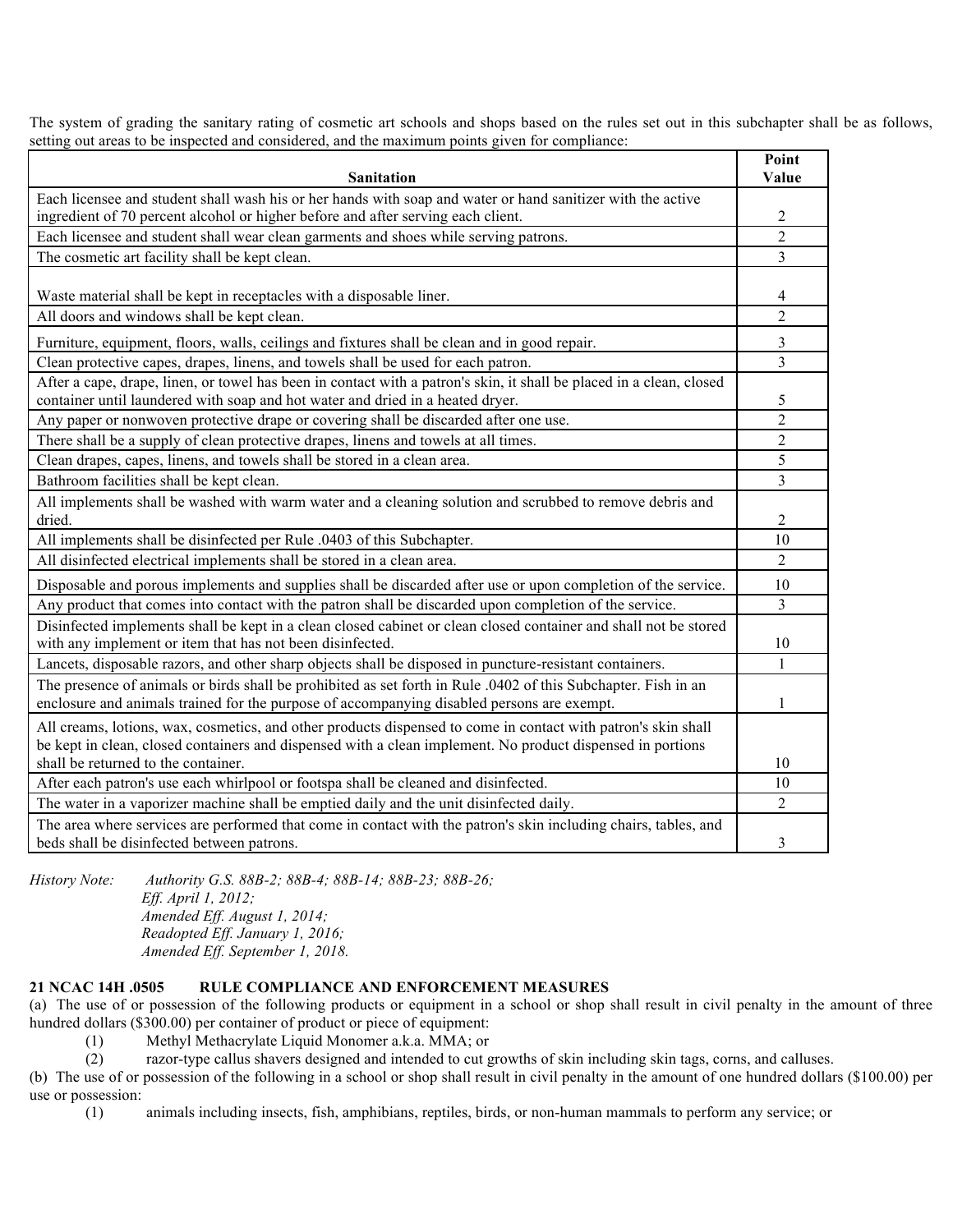(2) variable speed electrical nail file unless it has been designed for use on the natural nail.

(c) The action of any student or licensee to violate the Board rules in the following manner shall result in civil penalty in the amount of one hundred dollars (\$100.00) per instance of each action:

- (1) use of any product, implement, or piece of equipment in any manner other than the product's, implement's, or equipment's intended use as described or detailed by the manufacturer;
- (2) treatment of any medical condition unless referred by a physician;
- (3) use of any product that will penetrate the dermis;
- (4) provision of any service unless trained prior to performing the service;
- (5) performance of services on a client if the licensee has reason to believe the client has any of the following:
	- (A) fungus, lice, or nits;
	- (B) inflamed infected, broken, raised, or swollen skin or nail tissue in the area to be worked on; or
	- (C) an open wound or sore in the area to be worked on;
- (6) alteration of or duplication of a license issued by the Board;
- (7) advertisement or solicitation of clients in any form of communication in a manner that is false or misleading; or
- (8) use of any FDA rated Class II device without the documented supervision of a licensed physician.

(d) The failure to record the date and time of each cleaning and disinfecting of a footspa in a cosmetic art school or shop as required by this Subchapter including the date, time, reason, and name of the staff member who performed the cleaning or the failure to keep or make such record available for at least 90 days upon request by either a patron or inspector shall result in civil penalty in the amount of twenty-five dollars (\$25.00) per footspa.

(e) The failure to clean and disinfect a footspa in a cosmetic art shop or school as required by this Subchapter shall result in civil penalty in the amount of one hundred dollars (\$100.00) per footspa.

(f) The failure to maintain in a cosmetic art shop and school antiseptics, gloves or finger guards, and sterile bandages available to provide first aid shall result in civil penalty in the amount of twenty-five dollars (\$25.00) per item.

(g) The failure to maintain a sink with hot and cold running water in the clinic area, separate from restrooms, shall result in civil penalty in the amount of one hundred dollars (\$100.00).

(h) The failure to provide ventilation at all times in the areas where patrons are serviced in cosmetic art shops shall result in civil penalty in the amount of twenty-five dollars (\$25.00).

(i) The failure to maintain equipment and supplies necessary to perform any cosmetic art service offered in the shop shall result in civil penalty in the amount of one hundred dollars (\$100.00).

(j) The failure to maintain a sanitation grade of 80 percent or higher shall result in a civil penalty in the amount of two hundred dollars (\$200.00).

(k) Repeated violations of the rules in this Subchapter exceeding three written notifications of any one rule documented to any one individual, shop, or school shall result in a mandatory disciplinary hearing in accordance with 21 NCAC 14C.

*History Note: Authority G.S. 88B-2; 88B-4; 88B-14; 88B-23; 88B-24; 88B-26; 88B-27; 88B-29;*

*Eff. April 1, 2012; Amended Eff. August 1, 2014; Readopted Eff. January 1, 2016; Amended Eff. March 1, 2019; March 1, 2018.*

Nail Fiendz Nail Institute

| <b>Student Name:</b> | Student #: | <b>Instructor Name:</b> |
|----------------------|------------|-------------------------|
|                      |            |                         |